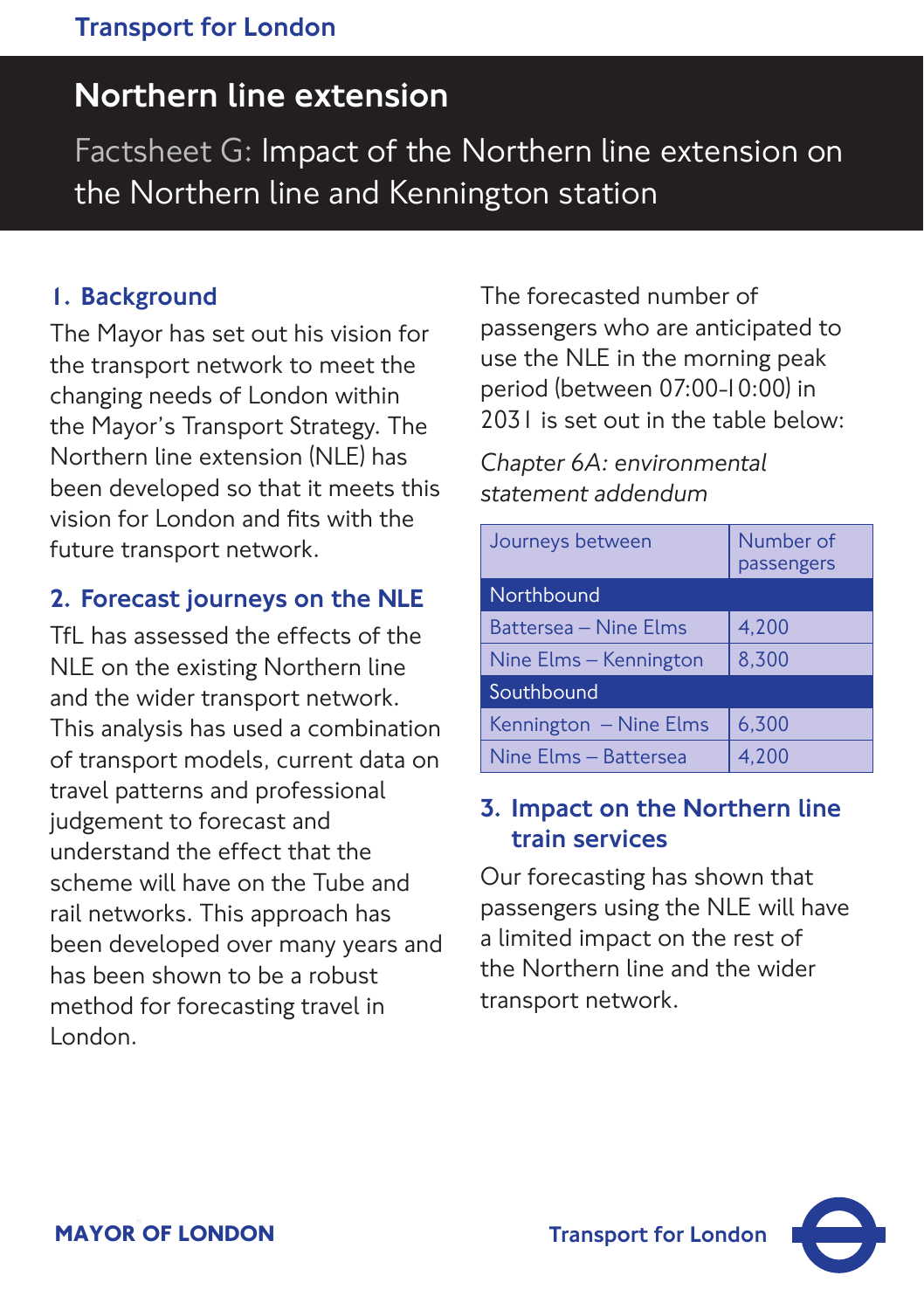

The diagram illustrates that the NLE results in only a small increase in usage on the Bank branch but a larger increase on the Charing Cross branch.

Analysis shows that these additional passengers will not significantly effect crowding on the existing Northern line. Whilst there are relatively large increases in passengers northbound and southbound between Kennington and Waterloo, there is relatively modest usage of this section of the Northern line and the increases make better use of available capacity.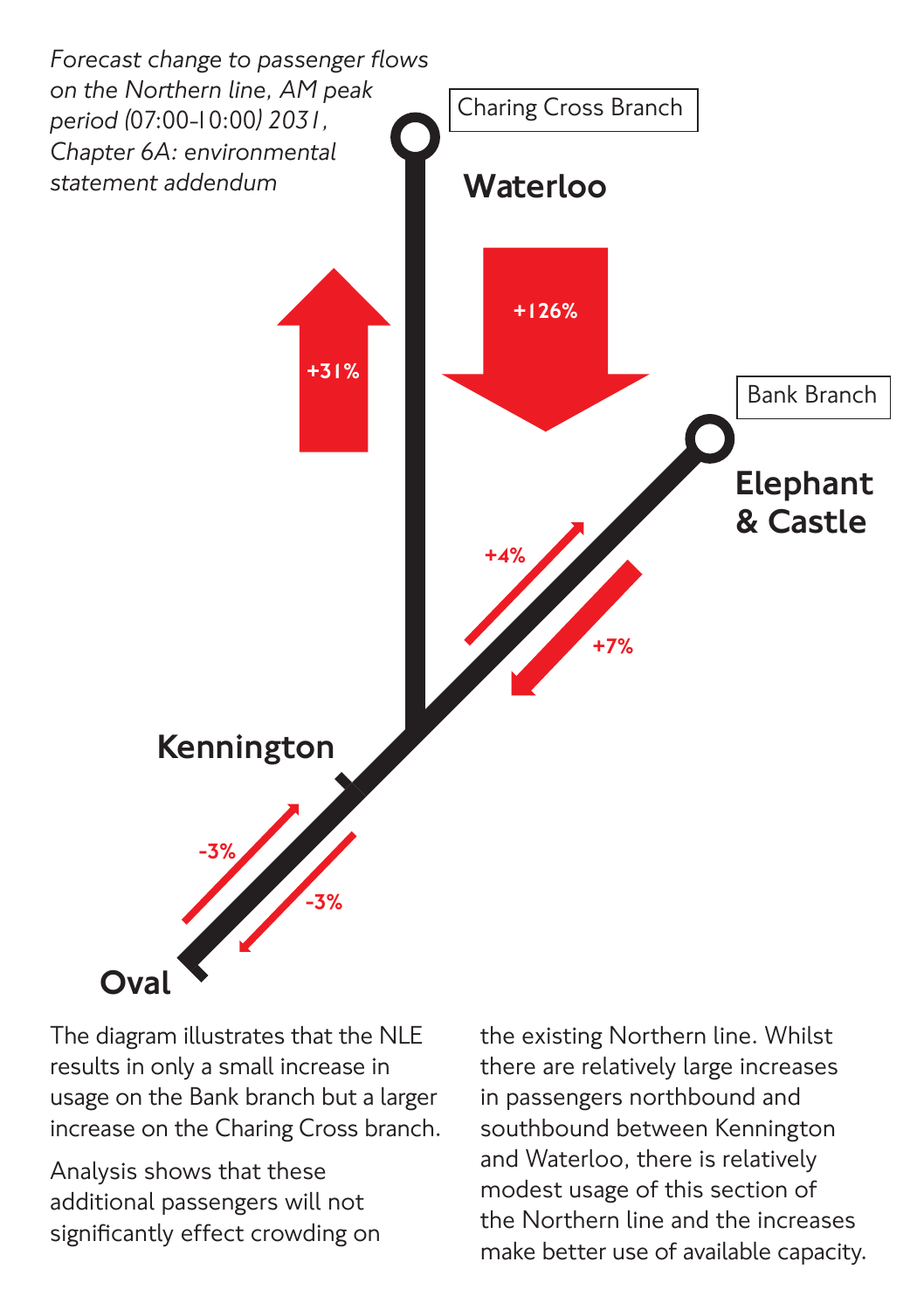Illustration of platform 1 with the introduction of new cross passages



The NLE reduces the number of passengers travelling northbound from existing stations south of Kennington, the most heavily used sections of the Northern line and makes better use of available capacity on southbound routes.

More detail on the impact the NLE has on the Northern line is in chapter 6 of the environmental statement.

#### 4. Impact of the NLE on Northern line stations

With the exception of Kennington station, passenger numbers through Northern line stations will not increase significantly. At Kennington, forecasts suggest an increase in the number of passengers interchanging between the Bank and Charing Cross branches. The NLE has little impact

on the number of people entering and exiting the station.

To improve passenger flows between the platforms we are seeking powers to construct up to two additional cross passages linking each pair of platforms.

The design of the cross passages will be in keeping with the heritage status of Kennington station which is a Grade II listed building. An application for listed building consent was submitted in conjunction with our Transport and Works Act Order (TWAO) submission.

*Forecast passenger flows at Kennington station, AM peak period (07:00-10:00) 2031, Chapter 6A: environmental statement addendum*

|                                                                  | Without the<br><b>NLE</b> | With the<br>NLE. | Change | % difference |
|------------------------------------------------------------------|---------------------------|------------------|--------|--------------|
| Entries/Exits                                                    | 7.900                     | 8.100            | 200    | 3%           |
| Interchange between<br><b>Charing Cross and Bank</b><br>branches | 12,100                    | 15,400           | 3,300  | 27%          |
| <b>Totals</b>                                                    | 20,000                    | 23,500           | 3,500  | 18%          |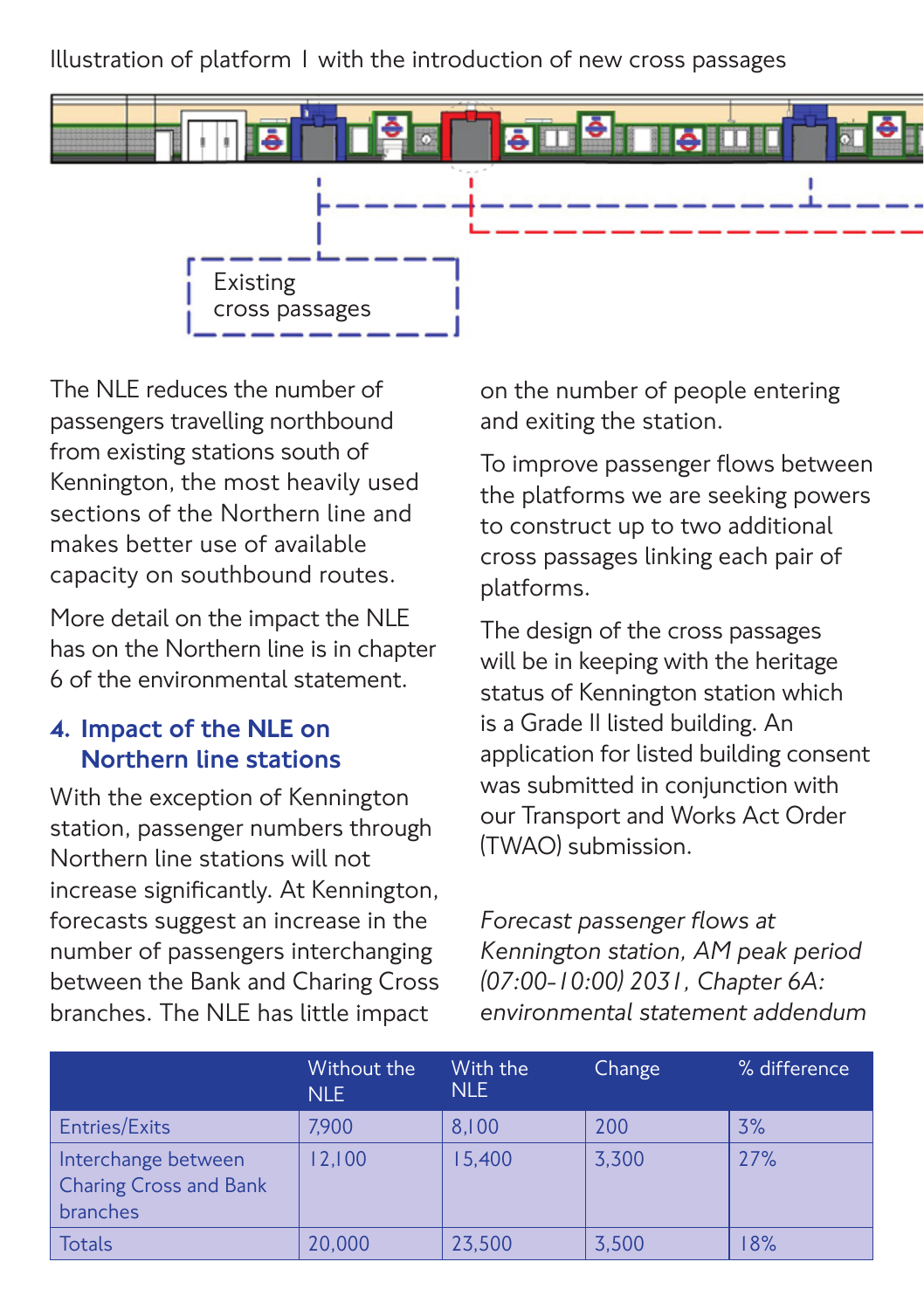

new cross passages. Our forecasts indicate that levels of crowding on platforms at Kennington station will significantly decrease with the introduction of the NLE and



*The illustrations above show levels of congestion on northbound platforms within the AM peak period (08:30-08:45)*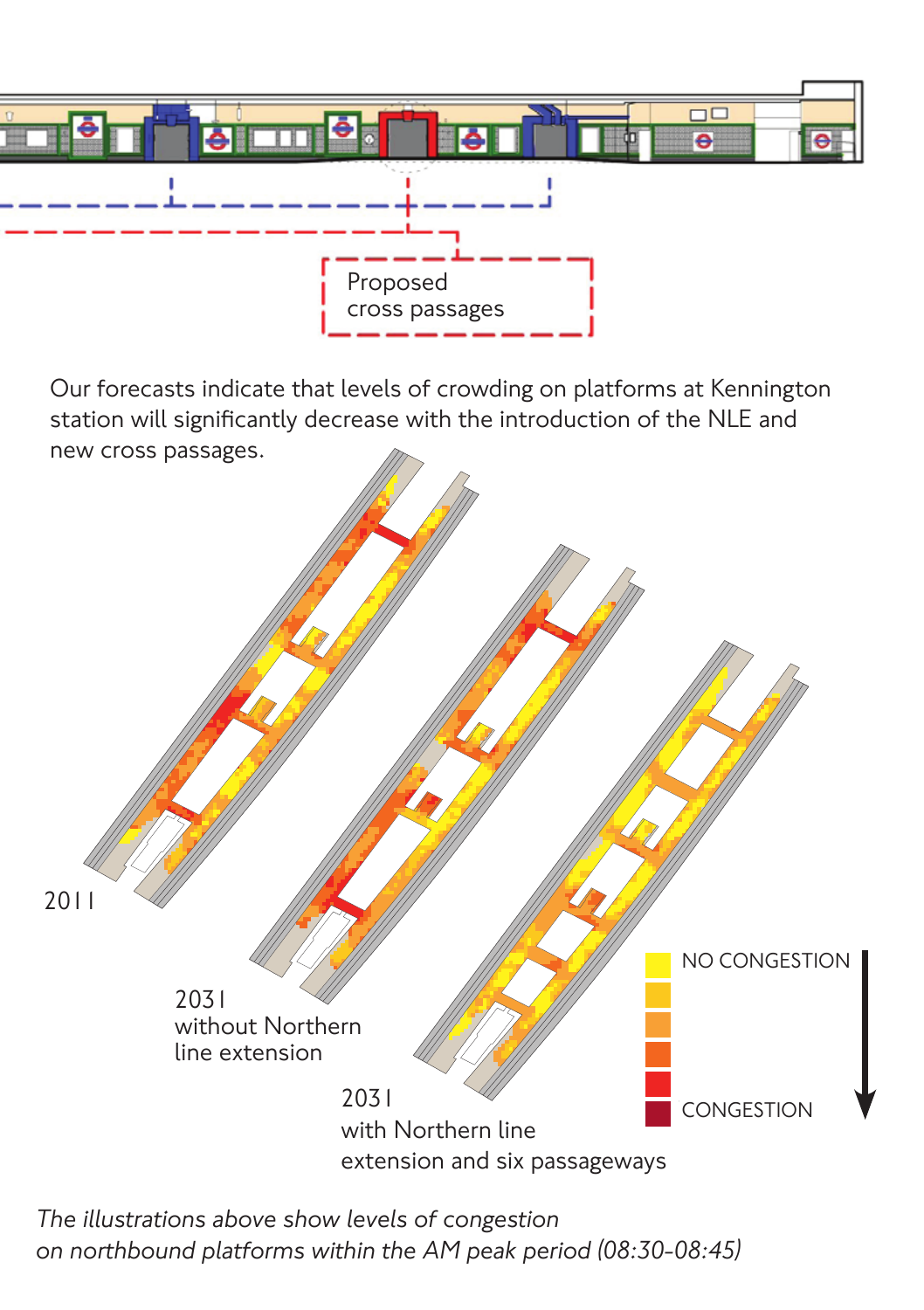While the NLE proposals will improve the interchange at platform level, there is a further review of Kennington station being undertaken separately. This is considering further improvements to the ticket hall, lift capacity and station entrance.

## 5. Future journey options

There will be a number of changes to London's transport network between now and when the NLE is scheduled to open. Crossrail alone will add 10 per cent to the overall capacity of London's rail network.

In addition upgrades across the Tube network, including the Northern line will be complete. This will add 20 per cent capacity to the central section of both branches by 2014. Looking ahead, further upgrades to the Northern line will provide around 30 trains per hour on both branches, compared with 20 to 22 today and 24 after the 2014 upgrade. Following this upgrade all trains to Morden will run via Bank and all trains to Battersea will run via Charing Cross.

Travel options and travelling conditions on the network in the future will therefore be very different from today offering those travelling from Battersea and Nine Elms to central London on the NLE a range of choices.

Passengers travelling to the West End are likely to use the Charing Cross branch, meanwhile many passengers travelling to stations in the City such as Liverpool Street, Farringdon, St Paul's, Chancery Lane or Blackfriars, would have the option to remain on the Charing Cross branch and interchange to continue their journey rather than transfer onto the Bank branch at Kennington and then interchanging again.

Many journey times will be the same or quicker and trains would be less crowded.